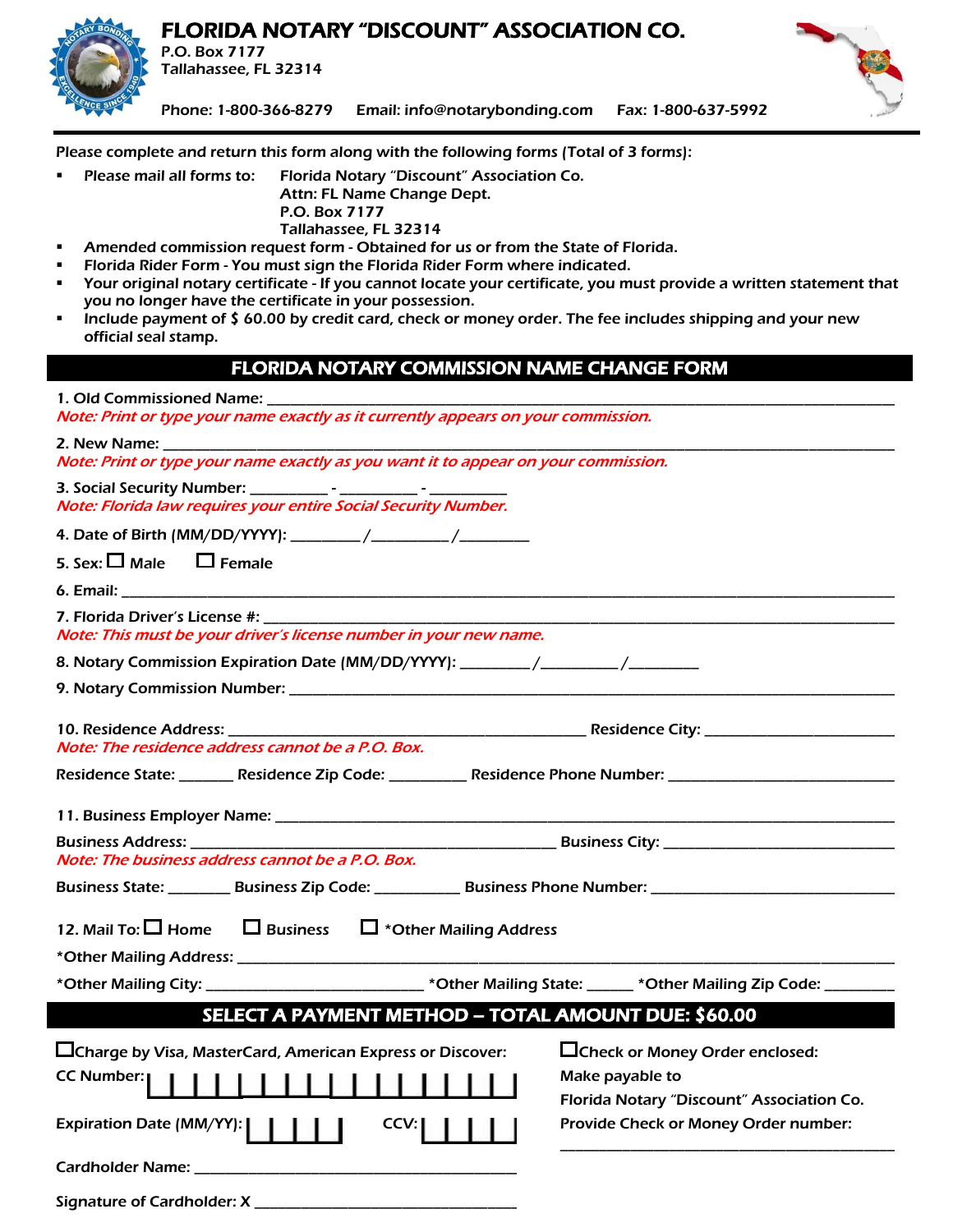# STATE OF FLORIDA NOTARY PUBLIC

## AMENDED COMMISSION REQUEST NOTICE OF NAME CHANGE

| Type or print your name in which commission is currently issued.                                                                                                                                                                     |  |  |
|--------------------------------------------------------------------------------------------------------------------------------------------------------------------------------------------------------------------------------------|--|--|
|                                                                                                                                                                                                                                      |  |  |
|                                                                                                                                                                                                                                      |  |  |
| Sign your official signature as currently commissioned.                                                                                                                                                                              |  |  |
| <b>IMPRINT CURRENT SEAL FOR</b><br><b>IDENTIFICATION ONLY</b>                                                                                                                                                                        |  |  |
| Type or print new commission name as it is to appear on your new certificate.                                                                                                                                                        |  |  |
| $\boldsymbol{X}$ and the contract of the contract of the contract of the contract of the contract of the contract of the contract of the contract of the contract of the contract of the contract of the contract of the contract of |  |  |
| Sign your new official signature, the same as your new commission name.                                                                                                                                                              |  |  |
|                                                                                                                                                                                                                                      |  |  |
|                                                                                                                                                                                                                                      |  |  |
| FILL IN YOUR CURRENT ADDRESSES AND TELEPHONE NUMBERS:                                                                                                                                                                                |  |  |
| Note: The physical home address cannot be a P.O. Box.                                                                                                                                                                                |  |  |
|                                                                                                                                                                                                                                      |  |  |
|                                                                                                                                                                                                                                      |  |  |
|                                                                                                                                                                                                                                      |  |  |
| Note: Indicate business name/address/phone or if unemployed or if retired.                                                                                                                                                           |  |  |
| $\Box$ Business Name/Address/Phone (Only if checked complete below) $\Box$ Unemployed $\Box$ Retired                                                                                                                                 |  |  |
|                                                                                                                                                                                                                                      |  |  |
|                                                                                                                                                                                                                                      |  |  |
|                                                                                                                                                                                                                                      |  |  |
|                                                                                                                                                                                                                                      |  |  |
|                                                                                                                                                                                                                                      |  |  |
| Mail To: $\square$ Physical Home $\square$ Business $\square$ *Other Mailing Address                                                                                                                                                 |  |  |
|                                                                                                                                                                                                                                      |  |  |
|                                                                                                                                                                                                                                      |  |  |
|                                                                                                                                                                                                                                      |  |  |

Please forward this form along with applicable fees and your current commission to your bonding agency. Your bonding agency will provide the rider to your notary public bond and you must forward all forms to the Secretary of State's Office for processing.